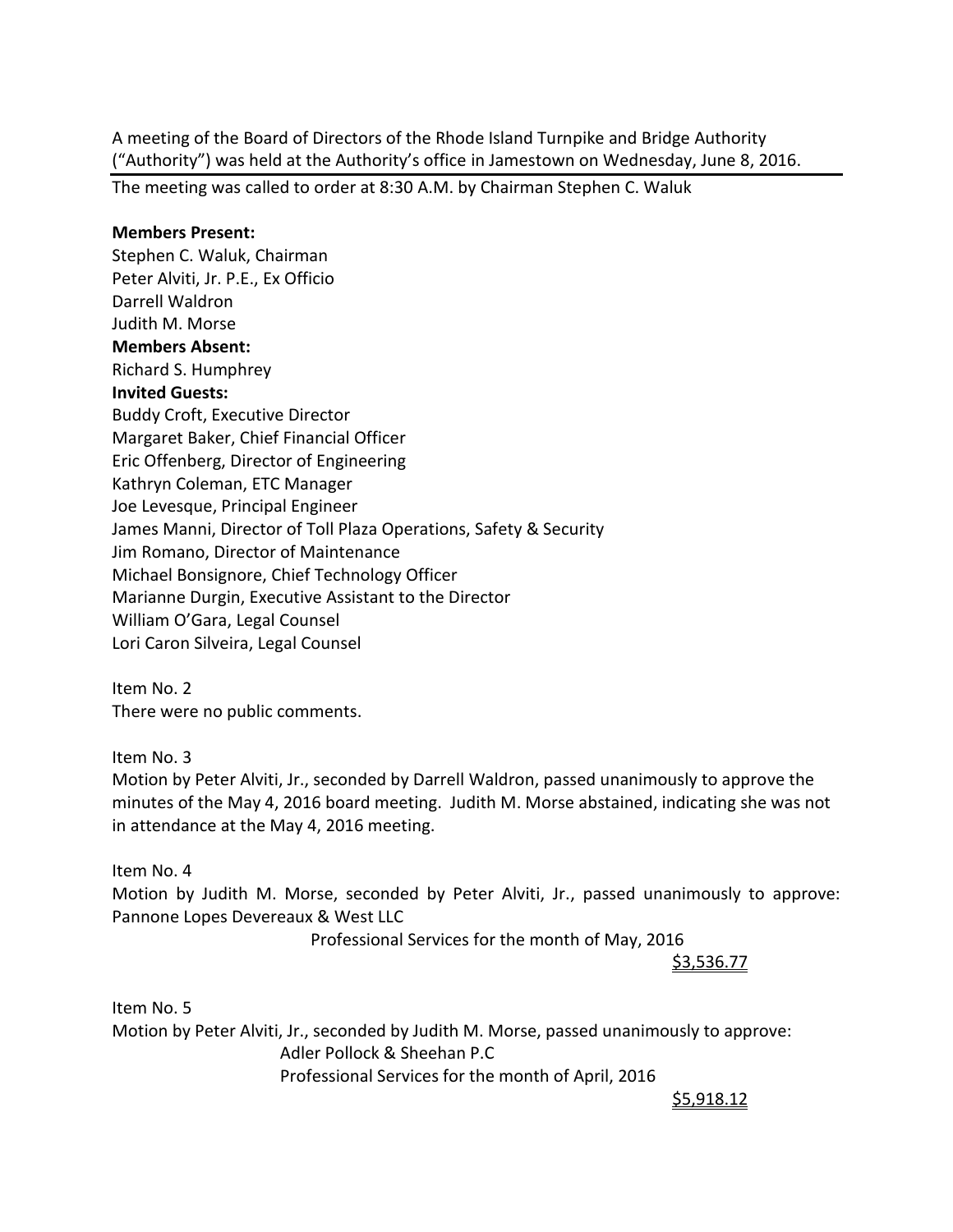RITBA Minutes June 8, 2016 Page 2

Item No. 6 Motion by Judith M. Morse, seconded by Peter Alviti, Jr., passed unanimously to approve: Taft & McSally LLP Professional Services for the months of March and April, 2016 \$3,847.50

Item No. 7

Motion by Darrell Waldron, seconded by Peter Alviti, Jr., passed unanimously to ratify Construction/Engineering invoices in the amount of:

\$621,413.97

## Item No. 8

Motion by Darrell Waldron, seconded by Judith M. Morse, passed unanimously to adopt the annual 10 Year Plan with a budget of \$223,417,000. RITBA plans all capital projects based on a 10 year plan that looks at engineering, maintenance, and construction needs for all assets. This is the first comprehensive plan since the incorporation of all assets received from DOT.

## Item No. 9

Motion by Darrell Waldron, seconded by Peter Alviti, Jr., passed unanimously to approve a task order for AECOM to inspect the Sakonnet River Bridge area. This will include the Biennial Inspection, Underwater Inspection, Evans Avenue overpass, and all the retaining walls on the Tiverton side at a cost not to exceed \$327,981.09.

### Item No. 10

Motion by Peter Alviti, Jr., seconded by Darrell Waldron, passed unanimously to approve the Authority to go out to bid for the painting and steel repair project for the southern approach of the Mt Hope Bridge at a cost not to exceed twelve million.

### Item No. 11

Motion by Darrell Waldron, seconded by Peter Alviti, Jr., passed unanimously to approve the Authority to go out to bid for Mt Hope deck work, anchorage work and road work as well as some demonstration projects to evaluate the future new deck overlay. The total cost is not to exceed two million.

## Item No. 12

Motion by Darrell Waldron, seconded by Peter Alviti, Jr., passed unanimously to approve a task order for WSP|Parsons Brinckerhoff to prepare documents for a new on-call contract to include the Newport Bridge, the Jamestown connector and the Jamestown Verrazzano Bridge to Route 1A at a cost not to exceed \$208,000.